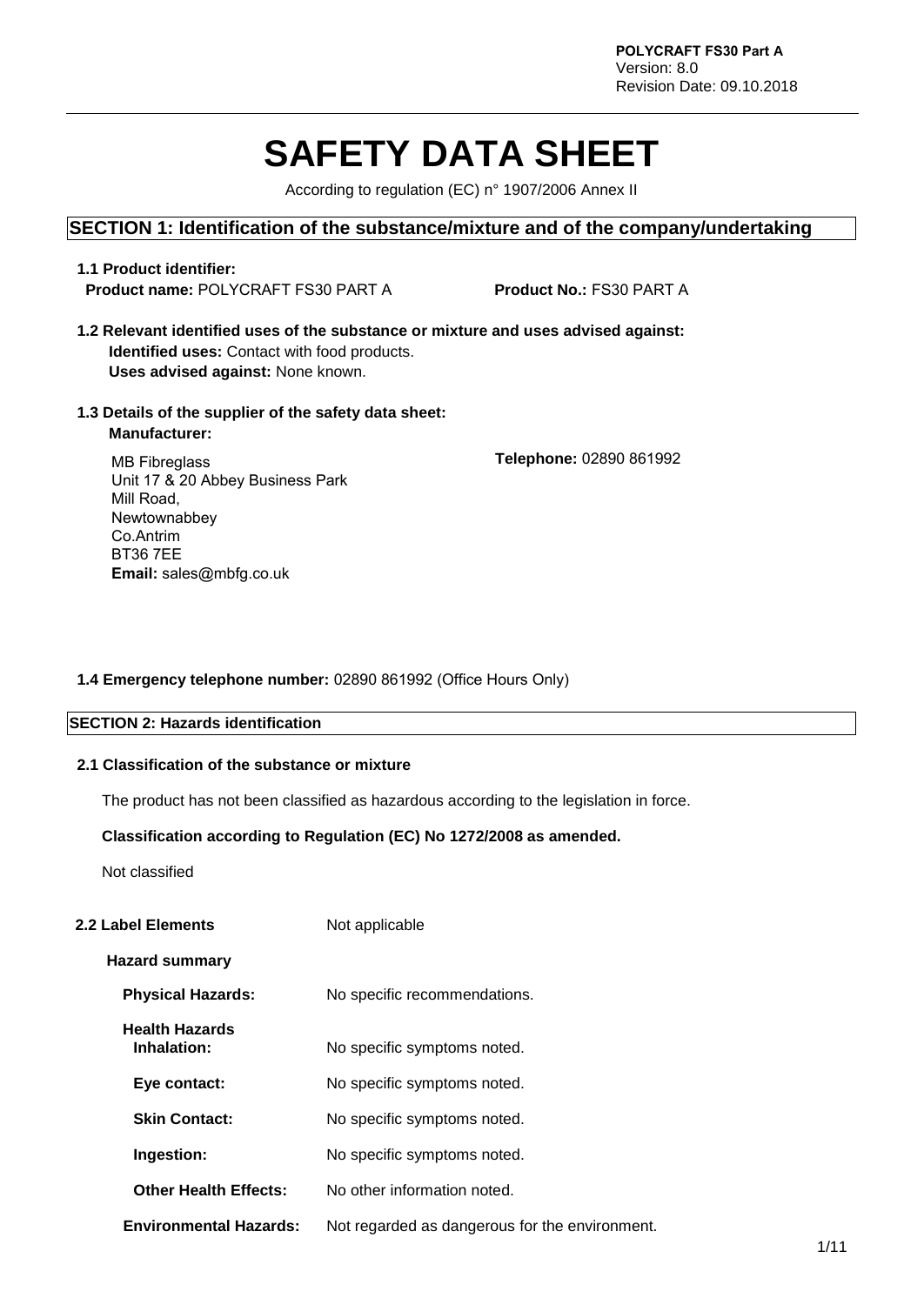**2.3 Other hazards** Chemical compounds containing silicon - hydrogen bonds (SiH). Meets vPvB criteria

### **SECTION 3: Composition/information on ingredients**

#### **3.2 Mixtures**

**General information:** Mixture of Polyorganosiloxanes, fillers.

| <b>Chemical name</b>              | Concentration CAS-No. |                | <b>IEC No.</b> | <b>REACH</b><br><b>Registration</b><br>No. | <b>M-Factor:</b>      | <b>Notes</b> |
|-----------------------------------|-----------------------|----------------|----------------|--------------------------------------------|-----------------------|--------------|
| Decamethylcyclopent<br>asiloxane  | $0.1 - 1\%$           | $541 - 02 - 6$ | 208-764-9      | $01 -$<br>2119511367-<br>43-0003           | No data<br>available. | vPvB         |
| Dodecamethylcycloh<br>exasiloxane | $0.1 - 1\%$           | 540-97-6       | 208-762-8      | $01 -$<br>2119517435-<br>42-0002           | No data<br>available. | vPvB         |

\* All concentrations are percent by weight unless ingredient is a gas. Gas concentrations are in percent by volume.

# This substance has workplace exposure limit(s).

#### **Classification**

| <b>Chemical name</b>              | <b>Classification</b> | <b>Notes</b>          |
|-----------------------------------|-----------------------|-----------------------|
| Decamethylcyclopentasiloxane      | None known.           | No data<br>available. |
| Dodecamethylcyclohexasiloxa<br>ne | None known.           | No data<br>available. |

CLP: Regulation No. 1272/2008.

The full text for all H-statements is displayed in section 16.

#### **SECTION 4: First aid measures**

| General:                                                               | Get medical attention if symptoms occur. Contaminated clothing to be<br>placed in closed container until disposal or decontamination. |
|------------------------------------------------------------------------|---------------------------------------------------------------------------------------------------------------------------------------|
| 4.1 Description of first aid measures<br>Inhalation:                   | Not relevant.                                                                                                                         |
| <b>Skin Contact:</b>                                                   | Remove contaminated clothing and shoes. Wash with soap and water.                                                                     |
| Eye contact:                                                           | In the event of contact with the eyes, rinse thoroughly with clean water.<br>Continue to rinse for at least 15 minutes.               |
| Ingestion:                                                             | Do not induce vomiting. Rinse mouth thoroughly.                                                                                       |
| 4.2 Most important symptoms<br>and effects, both acute and<br>delayed: | None known.                                                                                                                           |

**4.3 Indication of any immediate medical attention and special treatment needed Hazards:** No specific recommendations.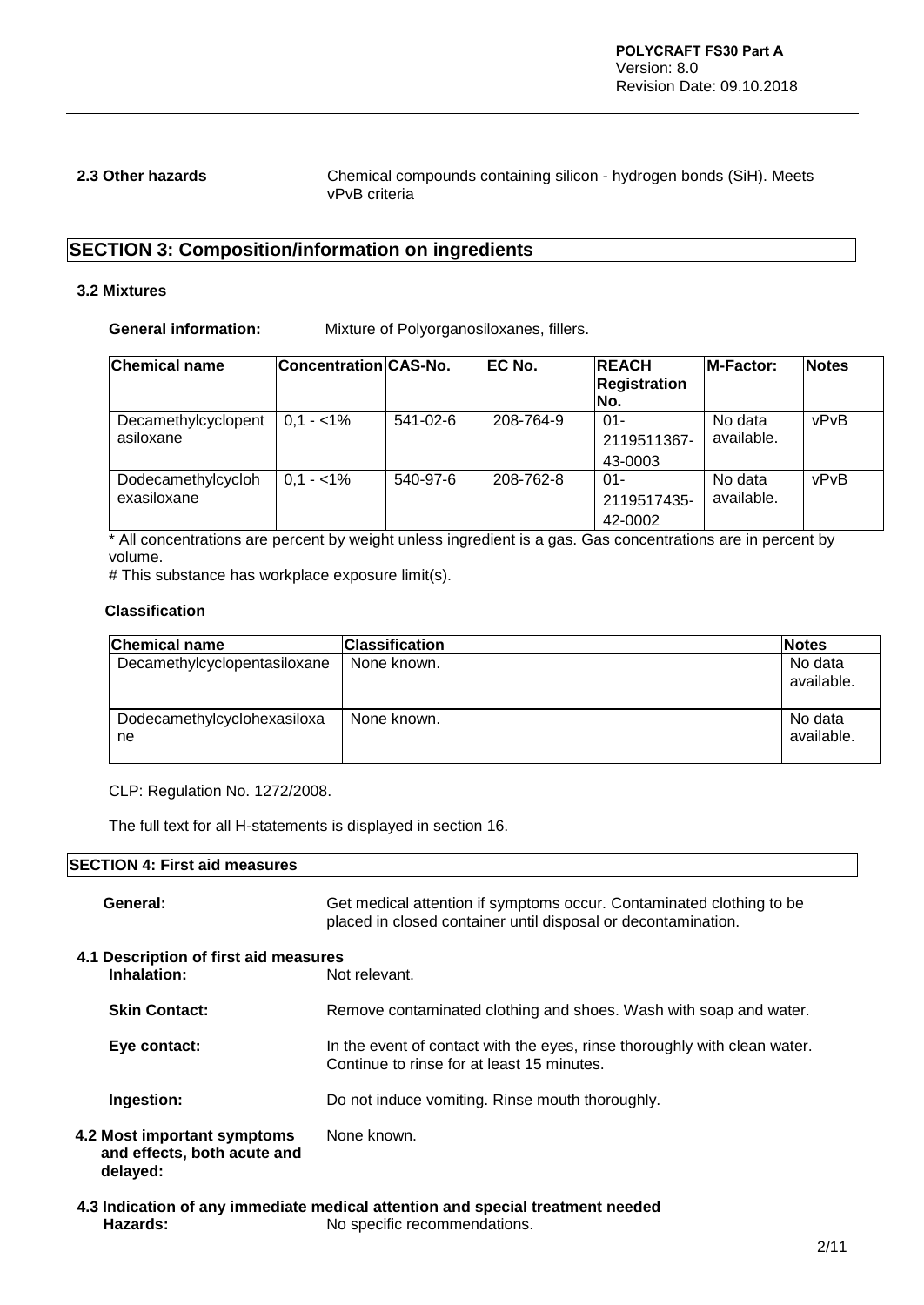**Treatment:** No specific recommendations.

| <b>SECTION 5: Firefighting measures</b>                                    |                                                                                                                                                                                                |  |
|----------------------------------------------------------------------------|------------------------------------------------------------------------------------------------------------------------------------------------------------------------------------------------|--|
| <b>General Fire Hazards:</b>                                               | No specific recommendations.                                                                                                                                                                   |  |
| 5.1 Extinguishing media<br><b>Suitable extinguishing</b><br>media:         | Foam. Powder. Carbon dioxide (CO2).                                                                                                                                                            |  |
| <b>Unsuitable extinguishing</b><br>media:                                  | Do not use water jet as an extinguisher, as this will spread the fire. Alkaline<br>powders.                                                                                                    |  |
| 5.2 Special hazards arising<br>from the substance or<br>mixture:           | None known. For further information, refer to section 10: "Stability and<br>Reactivity".                                                                                                       |  |
| 5.3 Advice for firefighters<br><b>Special fire fighting</b><br>procedures: | Water spray should be used to cool containers.                                                                                                                                                 |  |
| <b>Special protective</b><br>equipment for fire-fighters:                  | Self-contained breathing apparatus and full protective clothing must be<br>worn in case of fire. Use standard firefighting procedures and consider the<br>hazards of other involved materials. |  |

#### **SECTION 6: Accidental release measures**

#### **6.1 Personal precautions, protective equipment and emergency procedures:**

| 6.1.1 For non-emergency<br>personnel:                                   | Wear appropriate personal protective equipment. See Section 8 of the SDS<br>for Personal Protective Equipment. Keep away from Alkalis and caustic<br>products. Eliminate all sources of ignition.                                                                                                                                                                                                            |
|-------------------------------------------------------------------------|--------------------------------------------------------------------------------------------------------------------------------------------------------------------------------------------------------------------------------------------------------------------------------------------------------------------------------------------------------------------------------------------------------------|
| 6.1.2 For emergency<br>responders:                                      | No data available.                                                                                                                                                                                                                                                                                                                                                                                           |
| <b>6.2 Environmental Precautions:</b>                                   | Collect spillage. Do not discharge into drains, water courses or onto the<br>ground.                                                                                                                                                                                                                                                                                                                         |
| 6.3 Methods and material for<br>containment and cleaning<br>up:         | Containers with collected spillage must be properly labelled with correct<br>contents and hazard symbol. Absorb with sand or other inert absorbent.<br>Remove all incompatible materials as quickly as possible : Do NOT use<br>products which are basic. To clean the floor and all objects contaminated<br>by this material, use an appropriate solvent.(cf. : $\S$ 9) Flush area with plenty<br>of water. |
| 6.4 Reference to other<br>sections:                                     | Caution: Contaminated surfaces may be slippery. For waste disposal, see<br>Section 13 of the SDS.                                                                                                                                                                                                                                                                                                            |
| <b>SECTION 7: Handling and storage</b>                                  |                                                                                                                                                                                                                                                                                                                                                                                                              |
| 7.1 Precautions for safe<br>handling:                                   | Use mechanical ventilation in case of handling which causes formation of<br>vapors. Do not mix with Incompatible materials. For further information,<br>refer to section 10: "Stability and Reactivity". Read and follow<br>manufacturer's recommendations.                                                                                                                                                  |
| 7.2 Conditions for safe storage,<br>including any<br>incompatibilities: | Store in a cool, dry place with adequate ventilation. Keep away from<br>incompatible materials, open flames, and high temperatures. Store in tightly<br>closed original container. Suitable containers: polyethylene. Steel drums                                                                                                                                                                            |

coated with epoxy-resin.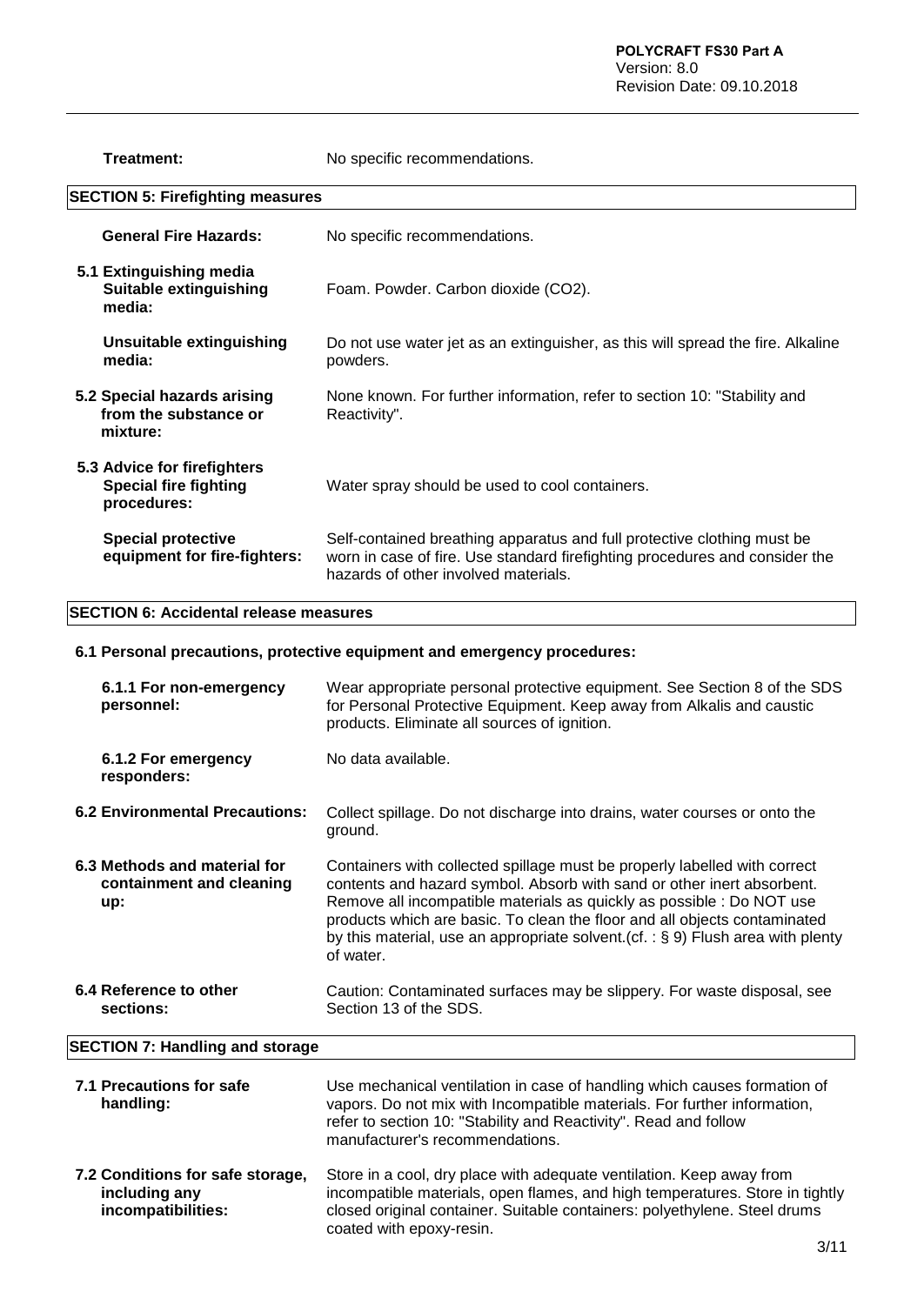| 7.3 Specific end use(s):                                                           | No data available.                                                                                       |  |
|------------------------------------------------------------------------------------|----------------------------------------------------------------------------------------------------------|--|
| <b>SECTION 8: Exposure controls/personal protection</b>                            |                                                                                                          |  |
| <b>8.1 Control Parameters</b><br><b>Occupational Exposure Limits</b>               | None of the components have assigned exposure limits.                                                    |  |
| <b>8.2 Exposure controls</b><br><b>Appropriate Engineering</b><br><b>Controls:</b> | Avoid inhalation of vapors and spray mists.                                                              |  |
|                                                                                    | Individual protection measures, such as personal protective equipment                                    |  |
| <b>General information:</b>                                                        | No specific precautions.                                                                                 |  |
| <b>Eye/face protection:</b>                                                        | Safety Glasses.                                                                                          |  |
| <b>Skin protection</b><br><b>Hand Protection:</b>                                  | Material: Nitrile.<br>Material: Polyvinyl chloride (PVC).<br>Material: Rubber or plastic.                |  |
| Other:                                                                             | It is a good industrial hygiene practice to minimize skin contact. Wear<br>suitable protective clothing. |  |
| <b>Respiratory Protection:</b>                                                     | No specific precautions.                                                                                 |  |
| <b>Hygiene measures:</b>                                                           | Provide eyewash station and safety shower.                                                               |  |
| <b>Environmental Controls:</b>                                                     | No data available.                                                                                       |  |

#### **SECTION 9: Physical and chemical properties**

### **9.1 Information on basic physical and chemical properties**

| Appearance                      |                                                             |
|---------------------------------|-------------------------------------------------------------|
| <b>Physical state:</b>          | Liquid                                                      |
| Form:                           | Viscous                                                     |
| Color:                          | Colourless., Translucent                                    |
| Odor:                           | Faint                                                       |
| <b>Odor Threshold:</b>          | No data available.                                          |
| pH:                             | Not applicable                                              |
| <b>Freezing point:</b>          | No data available.                                          |
| <b>Boiling Point:</b>           | No data available.                                          |
| <b>Flash Point:</b>             | > 200 °C (Closed cup according to method Afnor T<br>60103.) |
| <b>Evaporation Rate:</b>        | No data available.                                          |
| Flammability (solid, gas):      | No data available.                                          |
| Flammability Limit - Upper (%): | No data available.                                          |
| Flammability Limit - Lower (%): | No data available.                                          |
| Vapor pressure:                 | No data available.                                          |
| Vapor density (air=1):          | No data available.                                          |
| Density:                        | Approximate 1,12 kg/dm3 (20 °C)                             |
|                                 |                                                             |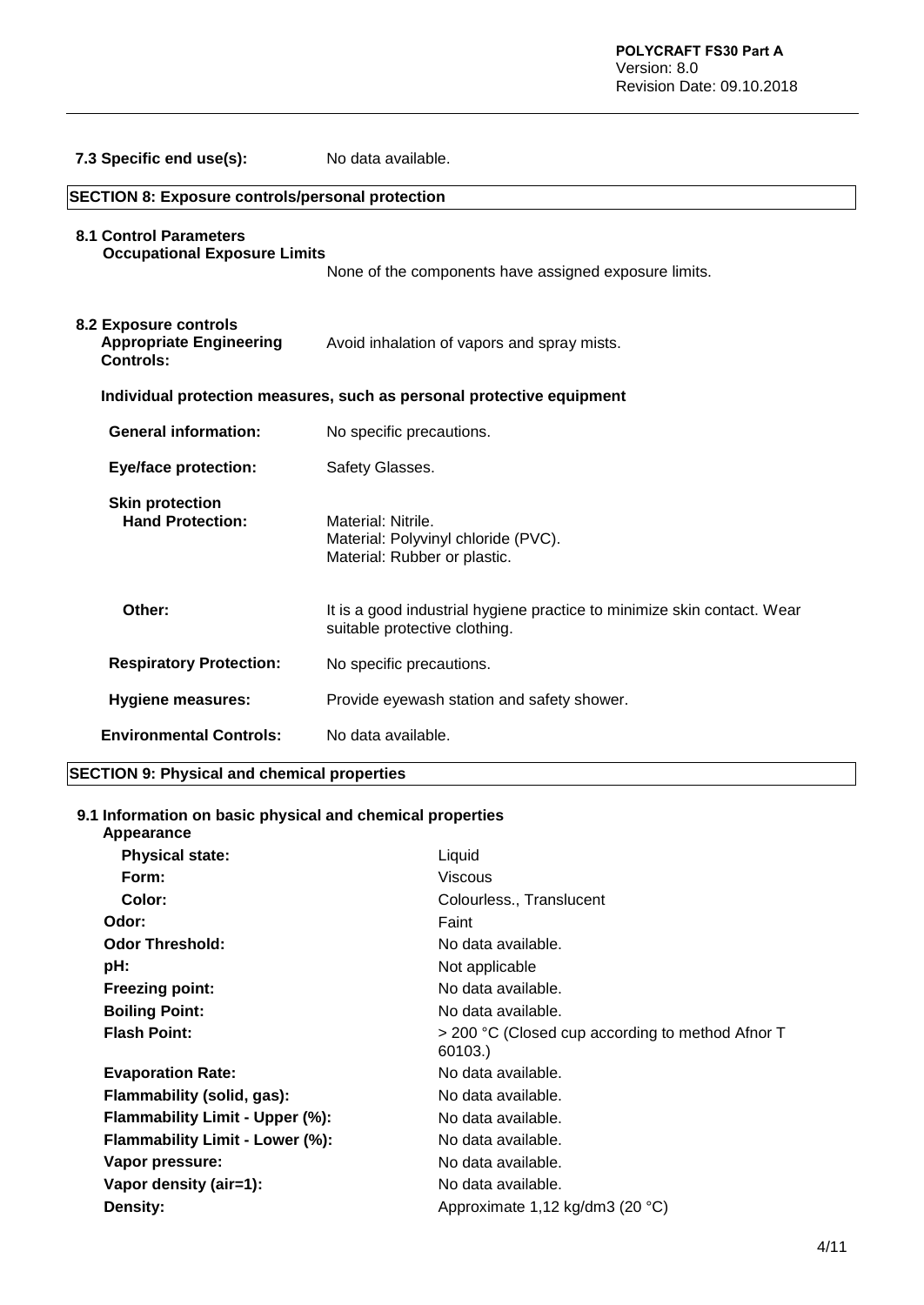| Solubility(ies)                          |                                                                                                                                                                                                                        |
|------------------------------------------|------------------------------------------------------------------------------------------------------------------------------------------------------------------------------------------------------------------------|
| <b>Solubility in Water:</b>              | <b>Practically Insoluble</b>                                                                                                                                                                                           |
| Solubility (other):                      | Acetone: Practically Insoluble<br>Alcohol: Practically Insoluble<br>Diethylether: Dispersible<br>Aliphatic hydrocarbons: Dispersible<br>Aromatic hydrocarbons: Dispersible<br><b>Chlorinated solvents: Dispersible</b> |
| Partition coefficient (n-octanol/water): | No data available.                                                                                                                                                                                                     |
| <b>Autoignition Temperature:</b>         | 400 $\degree$ C                                                                                                                                                                                                        |
| <b>Decomposition Temperature:</b>        | > 200 °C                                                                                                                                                                                                               |
| Viscosity:                               | Approximate 22 000 mm2/s (25 °C)                                                                                                                                                                                       |
| <b>Explosive properties:</b>             | No data available.                                                                                                                                                                                                     |
| <b>Oxidizing properties:</b>             | According to the data on the components Not considered<br>as oxidizing. (evaluation by structure-activity relationship)                                                                                                |

**9.2 Other information**: No data available.

| <b>SECTION 10: Stability and reactivity</b>             |                                                                                                                                                                                                                                                                           |  |
|---------------------------------------------------------|---------------------------------------------------------------------------------------------------------------------------------------------------------------------------------------------------------------------------------------------------------------------------|--|
| <b>10.1 Reactivity:</b>                                 | No other information noted.                                                                                                                                                                                                                                               |  |
| 10.2 Chemical Stability:                                | Material is stable under normal conditions.                                                                                                                                                                                                                               |  |
| 10.3 Possibility of hazardous<br>reactions:             | This product may generate hydrogen gas.                                                                                                                                                                                                                                   |  |
| 10.4 Conditions to avoid:                               | No other information noted.                                                                                                                                                                                                                                               |  |
| 10.5 Incompatible Materials:                            | A fire or explosion hazard arises because highly flammable gas (hydrogen)<br>is released when it is in contact with : Strong oxidizing agents. Alkalis and<br>caustic products. Chemical compounds with mobile hydrogen, in the<br>presence of metal salts and complexes. |  |
| <b>10.6 Hazardous Decomposition</b><br><b>Products:</b> | Thermal decomposition or combustion may liberate carbon oxides and<br>other toxic gases or vapors. Amorphous silica.<br>Quantity of hydrogen potentially released (I/kg of product): < 4                                                                                  |  |

# **SECTION 11: Toxicological information**

| Information on likely routes of exposure |                                                        |  |
|------------------------------------------|--------------------------------------------------------|--|
| Inhalation:                              | No effects expected (assessment based on ingredients). |  |
| Ingestion:                               | No effects expected (assessment based on ingredients). |  |
| <b>Skin Contact:</b>                     | No effects expected (assessment based on ingredients). |  |
| Eye contact:                             | No effects expected (assessment based on ingredients). |  |

#### **11.1 Information on toxicological effects:**

#### **Acute toxicity:**

# **Oral:**

Product: Not classified for acute toxicity based on available data.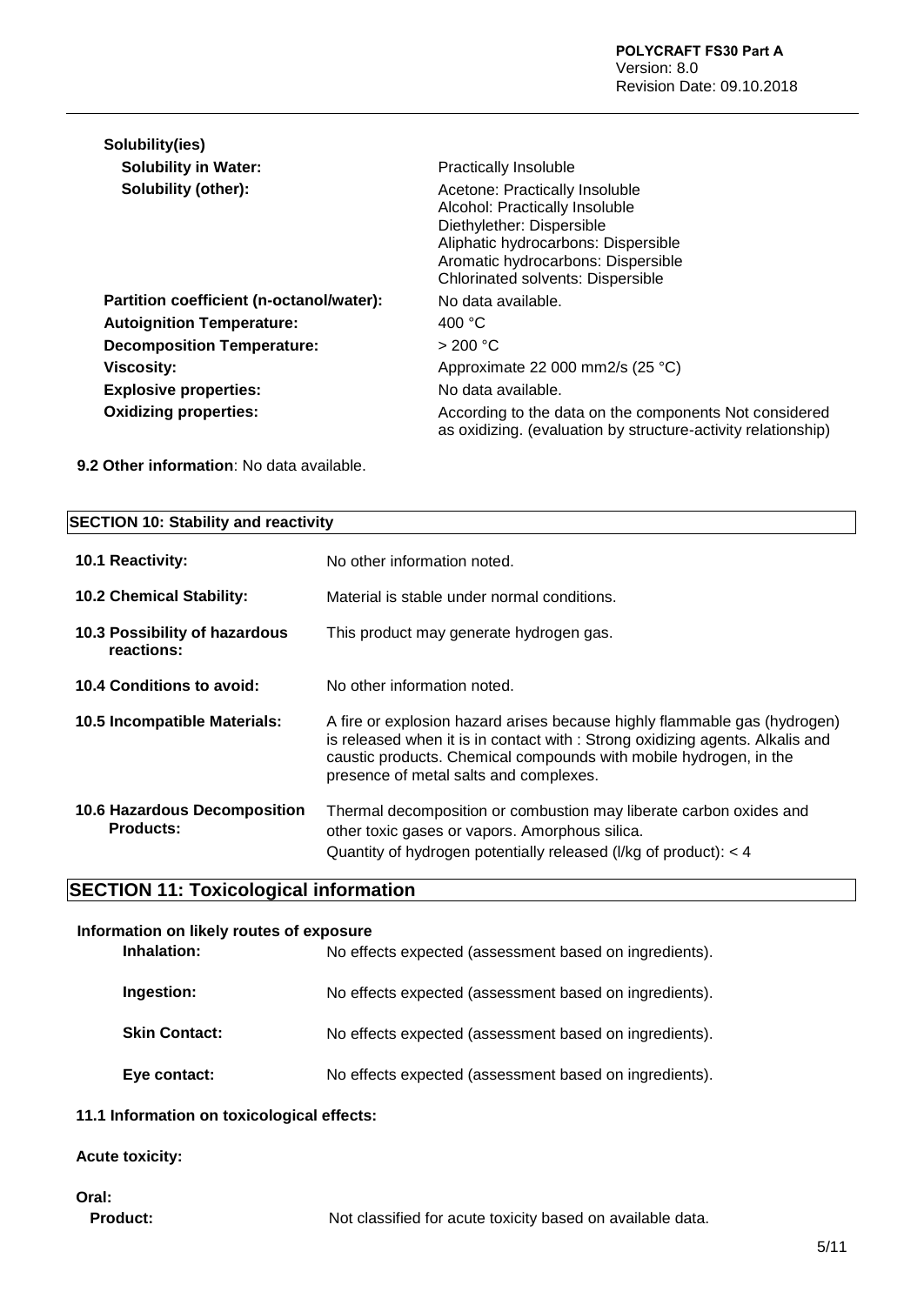| Dermal:<br><b>Product:</b>                                                                                                                                             | Not classified for acute toxicity based on available data.                                                                |
|------------------------------------------------------------------------------------------------------------------------------------------------------------------------|---------------------------------------------------------------------------------------------------------------------------|
| Inhalation:<br>Product:<br>Specified substance(s):<br>Decamethylcyclopentasiloxan<br>е                                                                                 | Composition/information on ingredients<br>LC 50 (Rat): 8,67 mg/l                                                          |
| <b>Repeated dose toxicity:</b><br>Product:                                                                                                                             | No data available.                                                                                                        |
| Specified substance(s):<br>Decamethylcyclopentasiloxan<br>е                                                                                                            | NOAEL (Rat, Oral): >= 1 000 mg/kg<br>NOAEL (Rat, Inhalation - vapor): >= 2,42 mg/l<br>NOAEL (Rat, Dermal): >= 1 600 mg/kg |
| Dodecamethylcyclohexasiloxa<br>ne                                                                                                                                      | NOAEL (Rat, Oral): >= 1 000 mg/kg Method: OECD 422<br>NOAEL (Rat, Inhalation - vapor): 0,0182 mg/l Method: OECD 413       |
| <b>Skin Corrosion/Irritation:</b><br><b>Product:</b><br>Specified substance(s):<br>Decamethylcyclopentasiloxane                                                        | Composition/information on ingredients<br>Rabbit: Not irritating                                                          |
| Dodecamethylcyclohexasiloxa<br>ne                                                                                                                                      | OECD 404 (Rabbit) : Not irritating                                                                                        |
| <b>Serious Eye Damage/Eye</b><br><b>Irritation:</b><br><b>Product:</b><br>Specified substance(s):<br>Decamethylcyclopentasiloxane<br>Dodecamethylcyclohexasiloxa<br>ne | Composition/information on ingredients<br>Rabbit: Not irritating<br>OECD 405 (Rabbit) : Not irritating                    |
| <b>Respiratory or Skin</b><br>Sensitization:<br><b>Product:</b><br>Specified substance(s):<br>Decamethylcyclopentasiloxane                                             | Composition/information on ingredients<br>Not a skin sensitizer.                                                          |
| Dodecamethylcyclohexasiloxa<br>ne                                                                                                                                      | OECD 406 (Guinea Pig) : Not a skin sensitizer.                                                                            |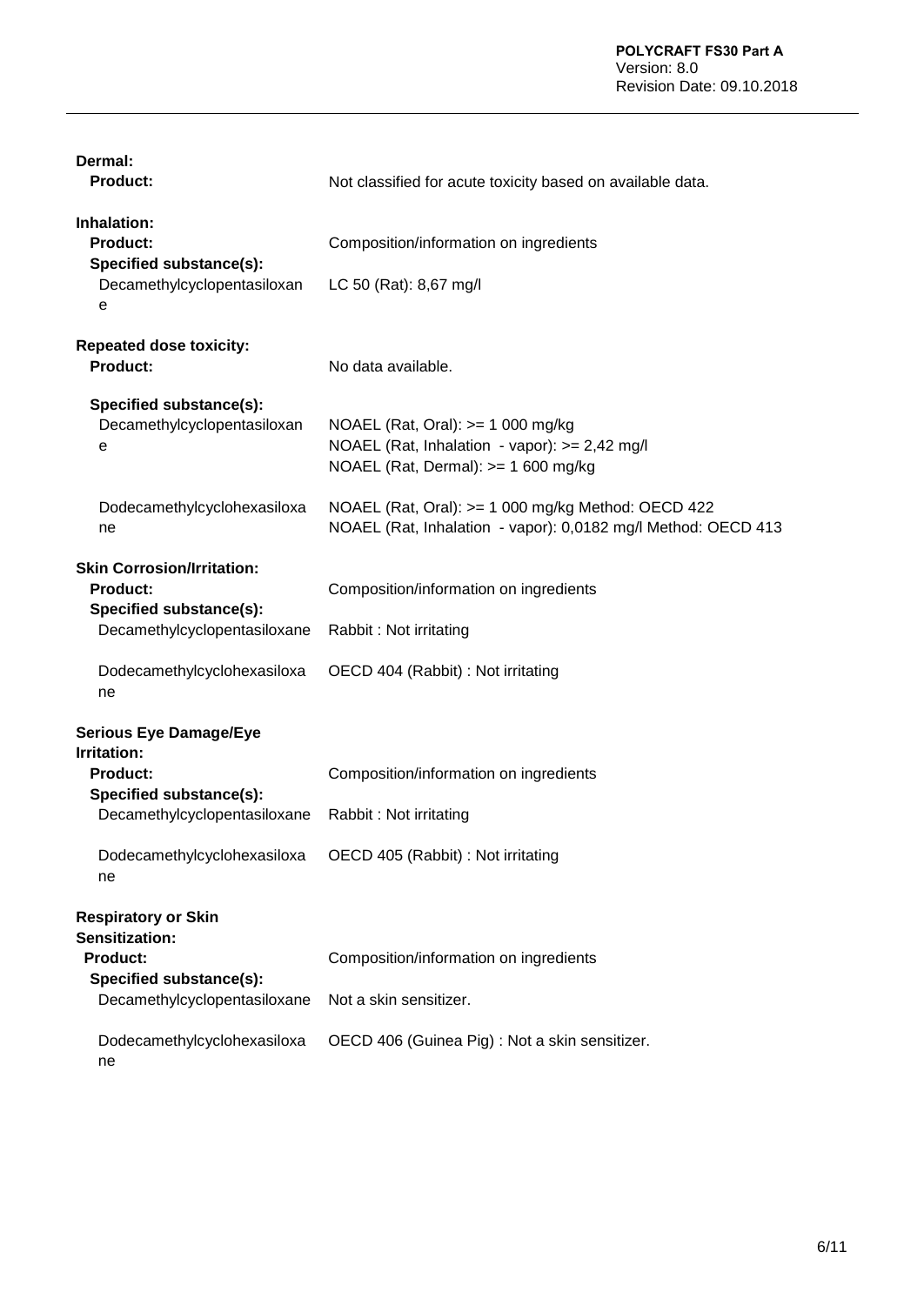#### **Germ Cell Mutagenicity:**

| In vitro:<br><b>Product:</b><br><b>Specified substance(s):</b>                                                             | Composition/information on ingredients                                                                                                                                       |
|----------------------------------------------------------------------------------------------------------------------------|------------------------------------------------------------------------------------------------------------------------------------------------------------------------------|
| Decamethylcyclopentasiloxa<br>ne                                                                                           | Chromosomal aberration : No mutagenic components identified.<br>Bacteria : No mutagenic components identified.                                                               |
| Dodecamethylcyclohexasilox<br>ane                                                                                          | Mouse lymphoma cells (OECD 476): negative with and without<br>metabolic activation<br>Bacteria (OECD 471): negative with and without metabolic activation                    |
| In vivo:<br><b>Product:</b>                                                                                                | No data available.                                                                                                                                                           |
| Specified substance(s):<br>Decamethylcyclopentasiloxa<br>ne                                                                | No effects expected.                                                                                                                                                         |
| Dodecamethylcyclohexasilox<br>ane                                                                                          | Mammalian erythrocyte micronucleus test (OECD 474): No mutagenic<br>effects.                                                                                                 |
| Carcinogenicity:<br><b>Product:</b>                                                                                        | No data available.                                                                                                                                                           |
| <b>Reproductive toxicity:</b><br><b>Product:</b><br>Specified substance(s):<br>Dodecamethylcyclohexasilox<br>ane           | Composition/information on ingredients<br>Based on available data, the classification criteria are not met.                                                                  |
| <b>Reproductive toxicity</b><br>(Fertility):<br><b>Product:</b><br>Specified substance(s):<br>Decamethylcyclopentasiloxane | Composition/information on ingredients<br>Fertility study 2 generations. Rat (Inhalation): NOAEL (parent): 3,64<br>mg/l NOAEL (F1):None. NOAEL (F2): None. Method: OECD 416  |
| Dodecamethylcyclohexasiloxa<br>ne                                                                                          | Reproduction/developmental toxicity screening test. Rat (Gavage<br>(Oral)): NOAEL (parent): >= 1 000 mg/kg NOAEL (F1):>= 1 000 mg/kg<br>NOAEL (F2): Method: OECD 422         |
| <b>Developmental toxicity</b><br>(Teratogenicity):<br><b>Product:</b>                                                      | Composition/information on ingredients                                                                                                                                       |
| Specified substance(s):<br>Dodecamethylcyclohexasiloxa<br>ne                                                               | Rabbit NOAEL (terato): >= 1 000 mg/kg NOAEL (mater): >= 1 000<br>mg/kg Method: OECD 414 Rat NOAEL (terato): >= 1 000 mg/kg<br>NOAEL (mater): >= 1 000 mg/kg Method: OECD 414 |

**Specific Target Organ Toxicity - Single Exposure:**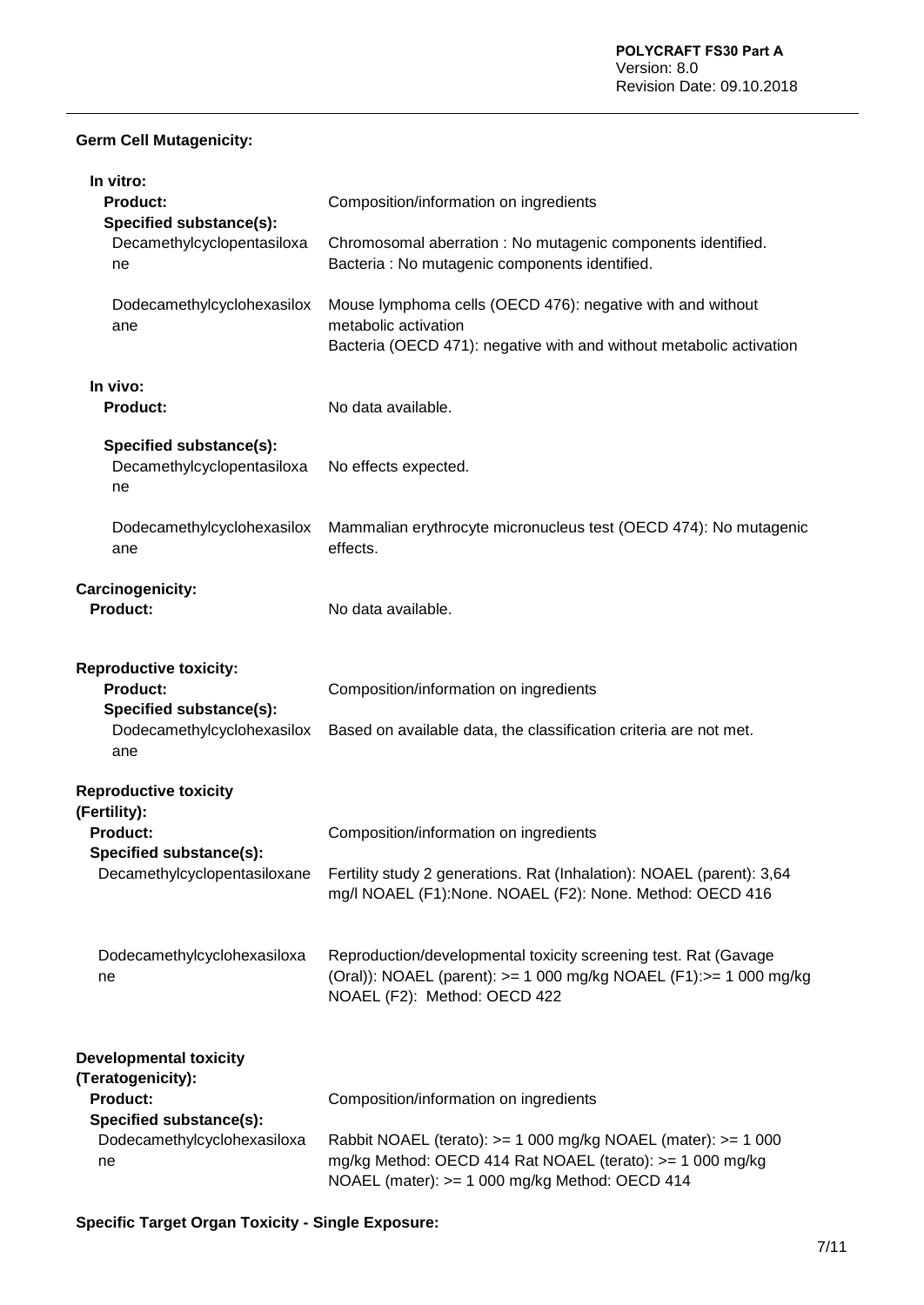| <b>Product:</b>                                                                                                | No data available.                                                                                                                                                                   |
|----------------------------------------------------------------------------------------------------------------|--------------------------------------------------------------------------------------------------------------------------------------------------------------------------------------|
| Specified substance(s):<br>ane                                                                                 | Dodecamethylcyclohexasilox Based on available data, the classification criteria are not met.                                                                                         |
| <b>Specific Target Organ Toxicity - Repeated Exposure:</b><br>Product:                                         | No data available.                                                                                                                                                                   |
| Specified substance(s):<br>Dodecamethylcyclohexasiloxa<br>ne                                                   | Based on available data, the classification criteria are not met.                                                                                                                    |
| <b>Aspiration Hazard:</b><br><b>Product:</b>                                                                   | No data available.                                                                                                                                                                   |
| <b>SECTION 12: Ecological information</b>                                                                      |                                                                                                                                                                                      |
| <b>General information:</b>                                                                                    | Not applicable                                                                                                                                                                       |
| 12.1 Toxicity:                                                                                                 |                                                                                                                                                                                      |
| <b>Acute toxicity:</b>                                                                                         |                                                                                                                                                                                      |
| Fish:<br><b>Product:</b>                                                                                       | No data available.                                                                                                                                                                   |
| <b>Aquatic Invertebrates:</b><br>Product:                                                                      | No data available.                                                                                                                                                                   |
| <b>Chronic Toxicity:</b>                                                                                       |                                                                                                                                                                                      |
| Fish:<br><b>Product:</b>                                                                                       | No data available.                                                                                                                                                                   |
| Specified substance(s):<br>Decamethylcyclopentasiloxane                                                        | NOEC (Oncorhynchus mykiss, 90 d): >= 0,014 mg/l                                                                                                                                      |
| <b>Aquatic Invertebrates:</b><br>Product:<br>Specified substance(s):<br>Dodecamethylcyclohexasiloxan<br>e      | Composition/information on ingredients                                                                                                                                               |
|                                                                                                                | NOEC (Water flea (Daphnia magna), 21 d): >= 0,0046 mg/l                                                                                                                              |
| <b>Toxicity to Aquatic Plants:</b><br>Product:<br>Specified substance(s):<br>Dodecamethylcyclohexasilox<br>ane | Composition/information on ingredients<br>NOEC (Algae (Pseudokirchneriella subcapitata), 72 h): >= 0,002 mg/l<br>EC 50 (Algae (Pseudokirchneriella subcapitata), 72 h): > 0,002 mg/l |

**12.2 Persistence and Degradability:**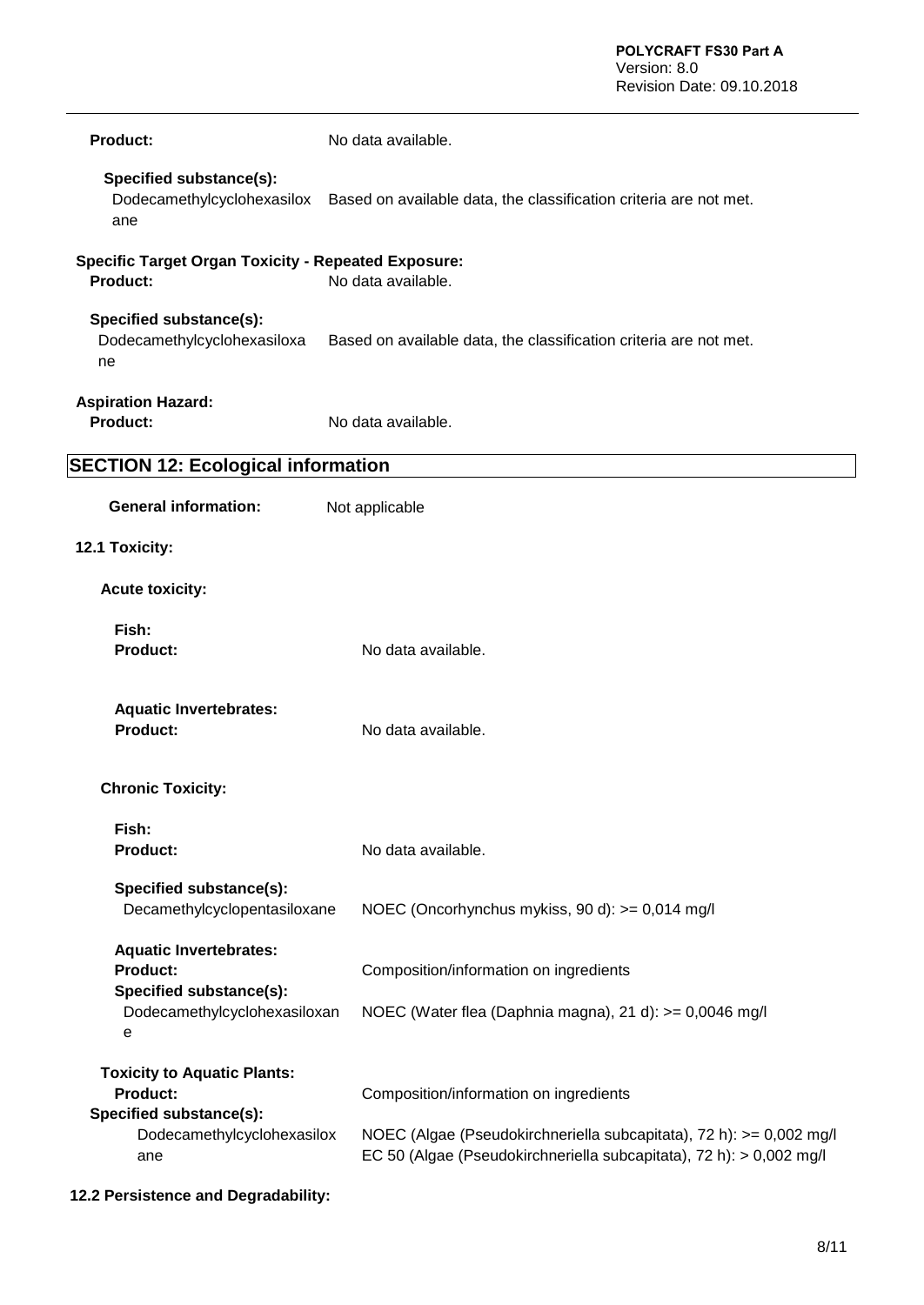| <b>Biodegradation:</b><br>Product:<br>Specified substance(s): | Composition/information on ingredients                                                                 |                              |
|---------------------------------------------------------------|--------------------------------------------------------------------------------------------------------|------------------------------|
| Decamethylcyclopentasiloxane                                  | 0,14 % (28 d) The product is not readily biodegradable.                                                |                              |
| Dodecamethylcyclohexasiloxan<br>е                             | 4,5 % (28 d, OECD 310) The product is not readily biodegradable.                                       |                              |
| <b>BOD/COD Ratio:</b><br><b>Product:</b>                      | No data available.                                                                                     |                              |
| 12.3 Bioaccumulative potential:                               |                                                                                                        |                              |
| <b>Product:</b><br>Specified substance(s):                    | Composition/information on ingredients                                                                 |                              |
| Decamethylcyclopentasiloxane                                  | Fathead Minnow, Bioconcentration Factor (BCF): 7 060                                                   |                              |
| Dodecamethylcyclohexasiloxane                                 | Fathead Minnow, Bioconcentration Factor (BCF): 2 860 (OECD<br>305) Has the potential to bioaccumulate. |                              |
| 12.4 Mobility in soil:                                        | No data available.                                                                                     |                              |
| 12.5 Results of PBT and vPvB<br>assessment:                   | Composition/information on ingredients                                                                 |                              |
| Decamethylcyclopentasiloxane                                  | Meets vPvB criteria                                                                                    | REACH (1907/2006) Ax<br>XIII |
| Dodecamethylcyclohexasiloxane                                 | Meets vPvB criteria                                                                                    | REACH (1907/2006) Ax<br>XIII |
| 12.6 Other adverse effects:                                   | No data available.                                                                                     |                              |

# **SECTION 13: Disposal considerations**

#### **13.1 Waste treatment methods:**

| <b>General information:</b>    | The user's attention is drawn to the possible existence of local regulations<br>regarding disposal.                                                                                                                                                                                              |
|--------------------------------|--------------------------------------------------------------------------------------------------------------------------------------------------------------------------------------------------------------------------------------------------------------------------------------------------|
| Disposal methods               |                                                                                                                                                                                                                                                                                                  |
| <b>Disposal instructions:</b>  | Dispose of waste at an appropriate treatment and disposal facility in<br>accordance with applicable laws and regulations, and product<br>characteristics at time of disposal. Waste of this material should not be<br>mixed with other waste.                                                    |
| <b>Contaminated Packaging:</b> | Contaminated packages should be as empty as possible. Dispose of<br>waste at an appropriate treatment and disposal facility in accordance<br>with applicable laws and regulations, and product characteristics at time<br>of disposal. Recycle following cleaning or dispose of at an authorised |